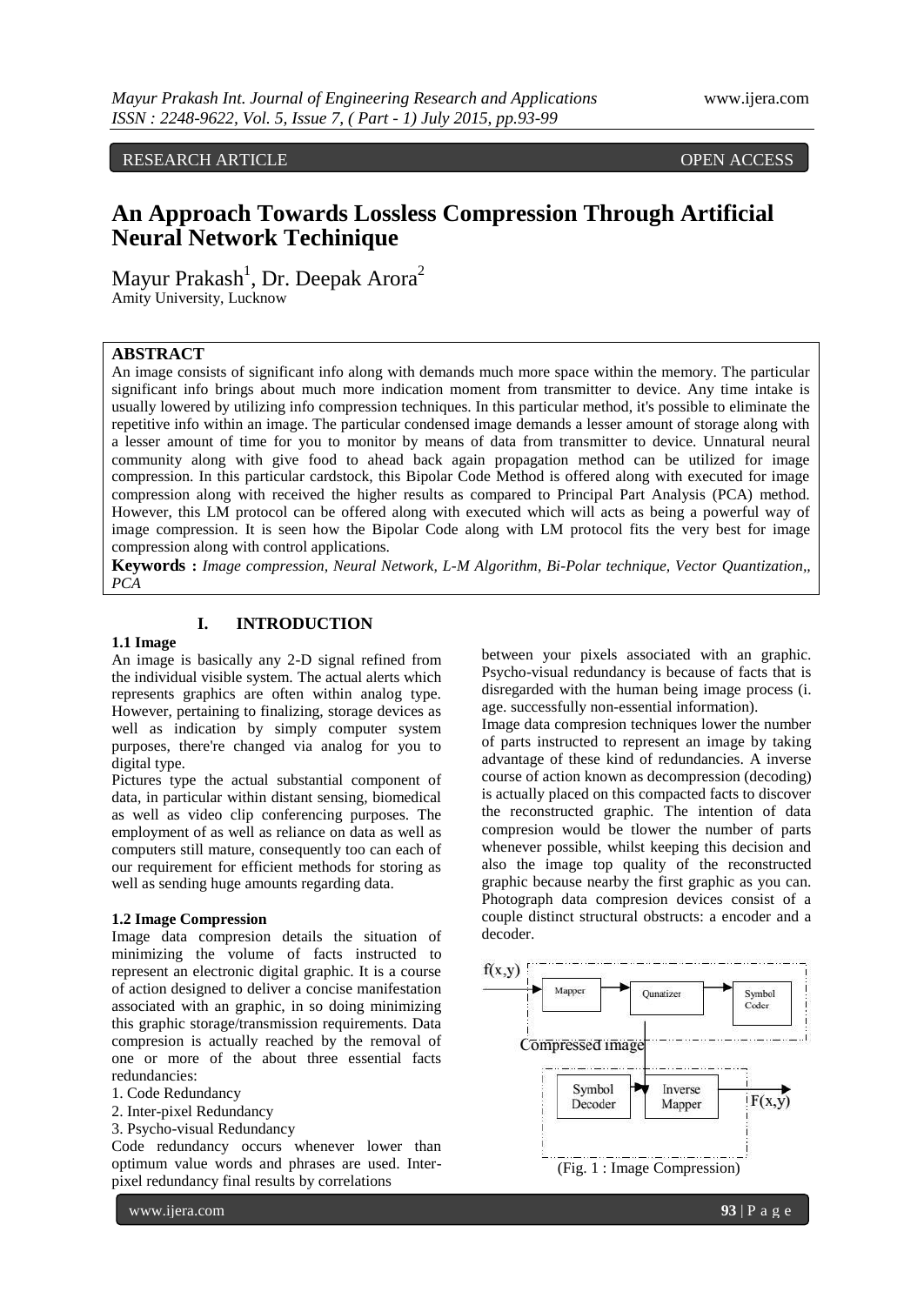Graphic  $f(x, y)$  can be given in to the encoder, which in turn makes some symbols form this feedback facts and utilizes these phones characterize this image. In the event all of us make it possible for n1 and n2 signify the volume of info carrying units( normally pieces ) inside the initial and encoded images respectively, this data compresion which is achieved may be quantified numerically by using this data compresion relation,

## CR= n1 /n2

While demonstrated inside the figure, this encoder is answerable to cutting down this code, inter-pixel and psycho-visual redundancies involving feedback image. Inside primary level, this mapper changes this feedback image in to a structure created to lower inter-pixel redundancies.

The 2nd level, qunatizer prohibit minimizes this exactness involving mapper's end result relative to a predefined criterion. Inside third and final level, symbolic decoder makes a signal regarding quantizer end result and road directions this end result relative to this signal. These blocks perform, backwards obtain, this inverse functions with the encoder's symbolic representation programmer and mapper prohibit. While quantization can be irreversible, an inverse quantization just isn't involved.

### **II. IMAGE COMPRESSION TECHNIQUES**

The image compression techniques are broadly classified into two categories depending whether or not an exact replica of the original image could be reconstructed using the compressed image. These are:

- $\sum_{n=1}^{\infty}$  Lossless technique
- Lossy technique

#### **2.1 Lossless Compression Techniques Lossless Compression Techniques**

With lossless compression tactics, the main photograph could be properly recoverable variety your squeezed (encoded) photograph. These include also referred to as quiet since they can't put sounds towards transmission (image). Additionally it is known as entropy html coding given it make use of statistics/decomposition processes to eliminate/minimize redundancy. Lossless compression is utilized merely for a few purposes having stringent specifications like healthcare imaging.

Following techniques are included in lossless compression:

Run length encoding

- $\sum_{n=1}^{\infty}$  Huffman encoding
- $\sum_{\lambda}^{\infty}$  LZW coding
- Area coding

#### **2.2 Lossy Compression Techinique**

Lossy techniques offer higher compression setting rates than lossless techniques. Lossy techniques usually are popular given that the standard of your reconstructed images will be enough for most software. By means of that program, your decompressed impression is just not identical for the original impression, although fairly all-around this.

## **III. NEURAL NETWORK**

## **3.1 Artificial Neural Network**

A great Man-made Neural Community (ANN) is definitely an info running paradigm that's prompted mind you organic tense programs, for example the mind, method info. The important thing element of this kind of paradigm will be the new framework of the info running program. That comprises quite a few highly interconnected running components (neurones) working in unison in order to resolve distinct difficulties. ANNs, such as persons, discover by illustration. A great ANN is usually set up for any distinct software, for instance structure identification or even information classification, by way of a learning method. Mastering inside organic programs consists of changes towards synaptic internet connections that exist involving the neurones. This will additionally apply to ANNs too.

#### **3.2 Architectures of neural network 3.2.1 Feed forward Network**

Feed-forward ANNs (figure 1) make it possible for alerts to search one of many ways simply; through input to be able to production. There is no comments (loops) my partner and i. e. the actual production involving just about any stratum isn't going to influence in which very same stratum. Feed-forward ANNs are typically self-explanatory systems in which relate advices using components. They may be thoroughly found in design acceptance.

This business is actually likewise known as bottomup or perhaps top-down. Responses systems (figure 1) may have alerts travelling within the two information by adding loops within the circle. Responses systems are extremely strong and will find really complicated.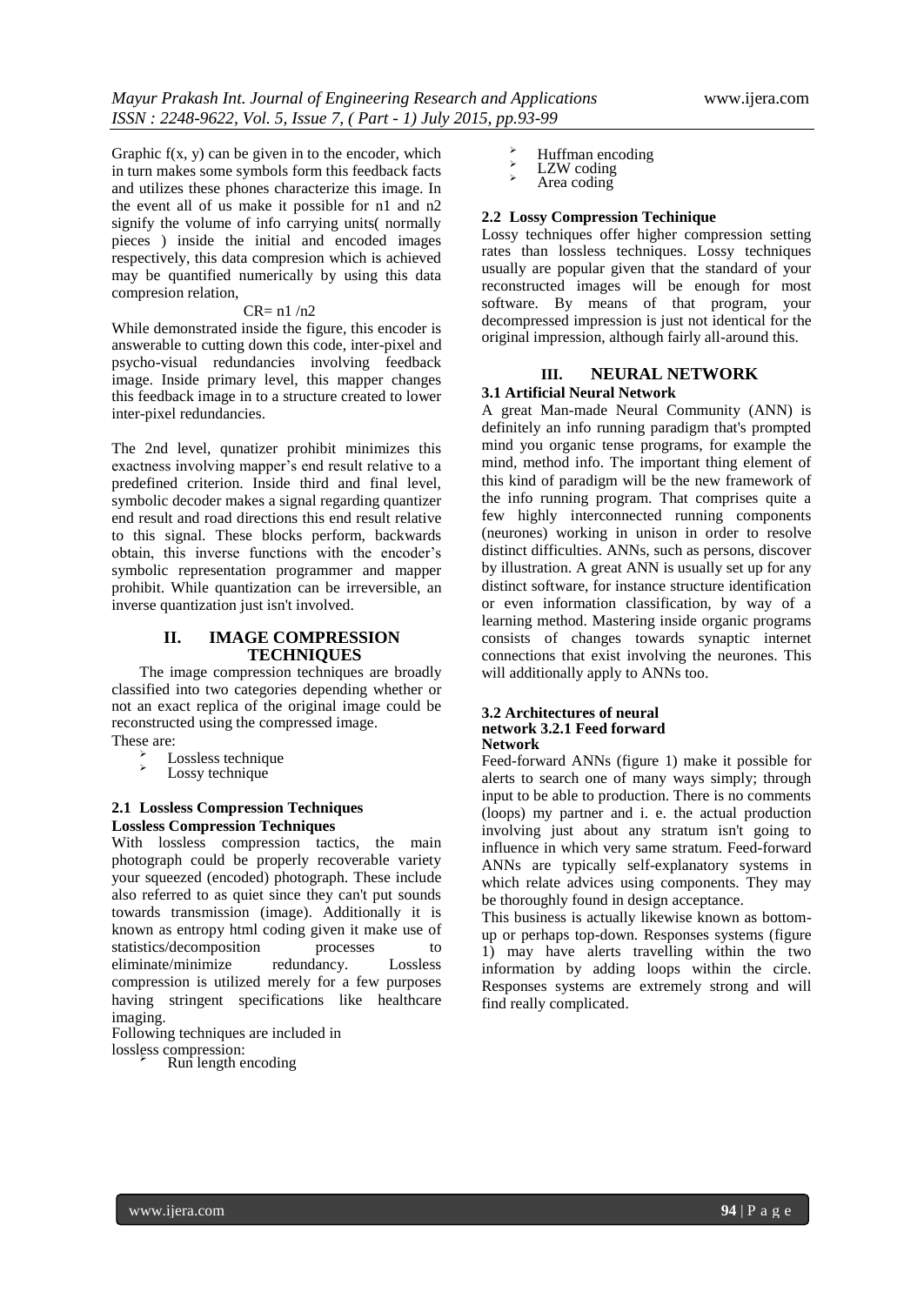

(Fig.2 : Example of feed forward network)

Responses systems are usually powerful; their particular 'state' is actually changing regularly until eventually they attain the stability point. Many people continue to be in the stability point before the input adjustments along with a fresh stability has to be identified. Responses architectures are usually likewise known as interactive or perhaps chronic, although the second item term is frequently used to signify comments associations within single-layer organisations.

#### **3.2.2 Feedback networks**

Feedback networks can have signals travelling in both directions by introducing loops in the network. Feedback networks are very powerful and can get extremely complicated. Feedback networks are dynamic; their 'state' is changing continuously until they reach an equilibrium point. They remain at the equilibrium point until the input changes and a new equilibrium needs to be found. Feedback architectures are also referred to as interactive or recurrent, although the latter term is often used to denote feedback connections in single-layer organisations.

#### **3.3 Network Layers**

The commonest sort of man-made sensory network involves about three organizations, or maybe tiers, of products: a stratum of "input" products is usually linked to a stratum of "hidden" products, which can be linked to a stratum of "output" products The activity on the input products symbolizes your raw data that may be raised on into your network. The activity of each hidden product depends on those activities on the input products along with the weight loads within the associations between your input along with the hidden products. The behavior on the result products depends on the experience on the hidden products along with the weight loads between your hidden along with result products.

This particular basic sort of network is usually exciting as the hidden products are generally liberated to develop their very own representations on the input. The weight loads between your input along with hidden products decide when just about every hidden product is usually effective, and thus by

means of changing these kind of weight loads, a hidden product could decide on what exactly that

#### symbolizes.

We likewise separate single-layer along with multilayer architectures. The single-layer business, during which all products are generally related one to the other, comprises essentially the most common circumstance and is particularly of much more possible computational electric power when compared with hierarchically set up multi-layer enterprises. Throughout multi-layer cpa networks, products tend to be designated by means of stratum, as an alternative to after having a international numbering.

### **3.4 Learning Methods 3.4.1 Supervised Learning**

Supervised studying may be the equipment studying task regarding inferring a new purpose by labeled instruction information. The courses information consist of a collection of instruction suggestions. Inside supervised studying, every example can be a match consisting of a great suggestions object (typically a new vector) as well as a wanted end result worth (also termed the particular supervisory signal). A new supervised studying criteria examines it information and also creates a great inferred purpose ,and this can be used by mapping new suggestions. A optimum scenario permits the particular criteria in order to properly ascertain the particular category labels pertaining to undetectable occasions. This involves the training criteria in order to generalize in the instruction information in order to undetectable conditions within a "reasonable" technique (see inductive bias). Your parallel task with human and also animal psychology is often referred to as strategy studying.

## **3.4.2 Unsupervised Learning**

Monitored understanding may be the equipment understanding task about inferring a whole new purpose by means of described training info. The actual courses info incorporate an accumulation training recommendations. On the inside administered understanding, every illustration could be a complement composing of a great recommendations target (typically a whole new vector) and a wanted result worthy of (also called this supervisory signal). A brand new administered understanding considerations has a look at that info and as well generates a great inferred purpose, and this can be utilized by mapping completely new recommendations. The ideal circumstance makes it possible for this considerations so as to correctly ascertain this group trademarks concerning undetected events. This requires the training considerations so as to generalize from the training info so as to undetected problems within a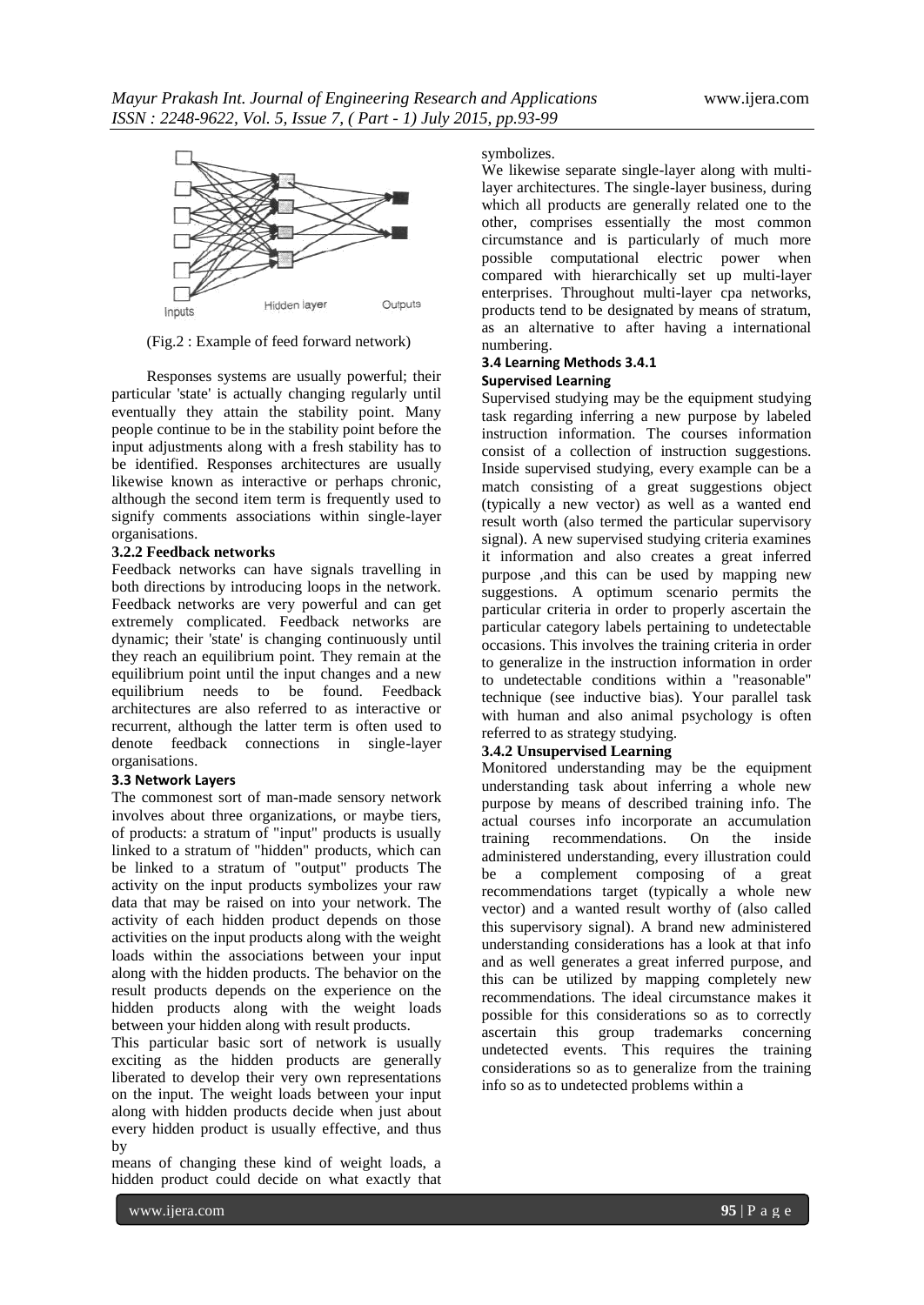"reasonable" technique (see inductive bias). The parallel task having man and as well pet psychology is actually also known as method understanding.

#### **IV. PROPSED IMGAE COMPRESSION USING NEURAL NETWORK**

A two layer feed-forward neural network and the Levenberg Marquardt algorithm was considered. Image coding using a feed forward neural network consists of the following steps:

An image, F, is divided into rxc blocks of pixels. Each block is then scanned to form a input vector x  $(n)$  of size  $p=rxc$ 

It is assumed that the hidden layer of the layer network consists of L neurons each with P synapses, and it is characterized by an appropriately selected weight matrix Wh.

All N blocks of the original image is passed through the hidden layer to obtain the hidden signals,  $h(n)$ , which represent encoded input image blocks,  $x(n)$  If L<P such coding delivers image compression.

It is assumed that the output layer consists of m=p=rxc neurons, each with L synapses. Let Wy be an appropriately selected output weight matrix. All N hidden vector h(n), representing an encoded image H, are passed through the output layer to obtain the output signal, y(n). The output signals are reassembled into p=rxc image blocks to obtain a reconstructed image, Fr.

There are two error matrices that are used to compare the various image compression techniques. They are Mean Square Error (MSE) and the Peak Signal-to-Noise Ratio (PSNR). The MSE is the cumulative squared error between the compressed and the original image whereas PSNR is the measure of the peak error.

$$
MSE = \frac{1}{MN} \frac{m n}{\sum \sum [I(x, y) - I'(x, y)]^2}
$$
  
y = 1 x=1

The quality of image coding is typically assessed by the Peak signal-to-noise ratio (PSNR) defined as

PSNR = 20 log 10 [255/sqrt(MSE)

Training is conducted for a representative class of images using the Levenberg Marquardt algorithm. Once the weight matrices have been appropriately selected, any image can be quickly encoded using the Wh matrix, and then decoded (reconstructed) using the Wy matrix.

#### **4.1 Levenberg Marquardt Algorithm**

The Levenberg Marquardt algorithm is a variation of Newton's method that was designed for minimizing

functions that are sums of squares of other nonlinear functions. This is very well suited to neural network training where the performance index is the mean squared error.

Basic Algorithm:

Consider the form of Newton's method where the performance index is sum of squares. The Newton's method for optimizing a performance index  $F(x)$  is  $Xk+1= Xk - Ak -1 gk$ ,

Where  $Ak = \nabla 2 F(x)$  and  $gk = \nabla F(x)$ ;

It is assume d that  $F(x)$  is a sum of squares function: *n*

$$
F(x) = \sum_{r=1}^{n} y_i^2 (x) = V^T (x) v(x)
$$

Then the jth element of the gradient will would be

$$
[\nabla F(x)]_j = \delta F(x) / \delta S_j = 2 \sum_{i=1}^n V_i(x) \delta v_i(x) / \delta x_j
$$

The gradient can be written in matrix form:  $\nabla F(x) = 2JT(x) v(x)$ Where  $J(x)$  is the Jacobian matrix. Next the Hessian matrix is considered. The k.j element of Hessian matrix would be  $[\nabla^2 F(x)]_{kj} = \delta^2 F(x) / \delta x_k \delta x_j$ 

The Hessian matrix can then be expressed in matrix form:

$$
\nabla 2 \text{ F(x)} = 2 \text{ JT (x) J(x)} + 2
$$
  
\nS(x) Where  
\n $n$ 

$$
S(x) = \sum V_i(x). \nabla^2 v_i(x)
$$
  
  $i = 1$ 

Assuming that  $S(x)$  is small, the Hessian matrix is approximated as

 $\nabla 2$  F(x)  $\equiv 2$  JT(x) J(x)

Substituting the values of  $\nabla 2 F(x) \& \nabla F(x)$ , we obtain the Gauss-Newton method:

 $Xk+1 = Xk - [JT (Xk) J (Xk)]-1 JT (Xk) V(Xk)$ One problem with the Gauss-Newton over the standard Newton's method is that the matrix H=JTJ may not be invertible. This can be overcome by using the following modification to the approximate Hessian matrix:

$$
G=H+\mu\,I.
$$

This leads to Levenberg –Marquardt algorithm Xk+1  $=$  Xk – [JT (Xk) J ( Xk)+ $\mu$ kI]-1 JT (Xk)

 $V(Xk)$  Or

 $\Delta$  Xk = [JT (Xk) J (Xk)+ $\mu$ kI]-1 JT (Xk) V(Xk) this algorithm has the very useful feature that as  $\mu$ k is increased it approaches the steepest descent algorithm with small learning rate.

The iterations of the Levenberg- Marquardt back propagation algorithm (LMBP) can be summarized as follows:

Present all inputs to the network and compute the corresponding network outputs and the errors  $eq = tq$ – a Mq. Compute the sum of squared errors over all inputs.  $F(x)$ .

F (x) =  $\sum$  eq T eq =  $\sum$  $\sum$ (ej.q )2 =  $\sum$ (vi)2

Compute the Jacobian matrix. Calculate the sensitivities with the recurrence relation. Augment the individual matrices into the Margquardt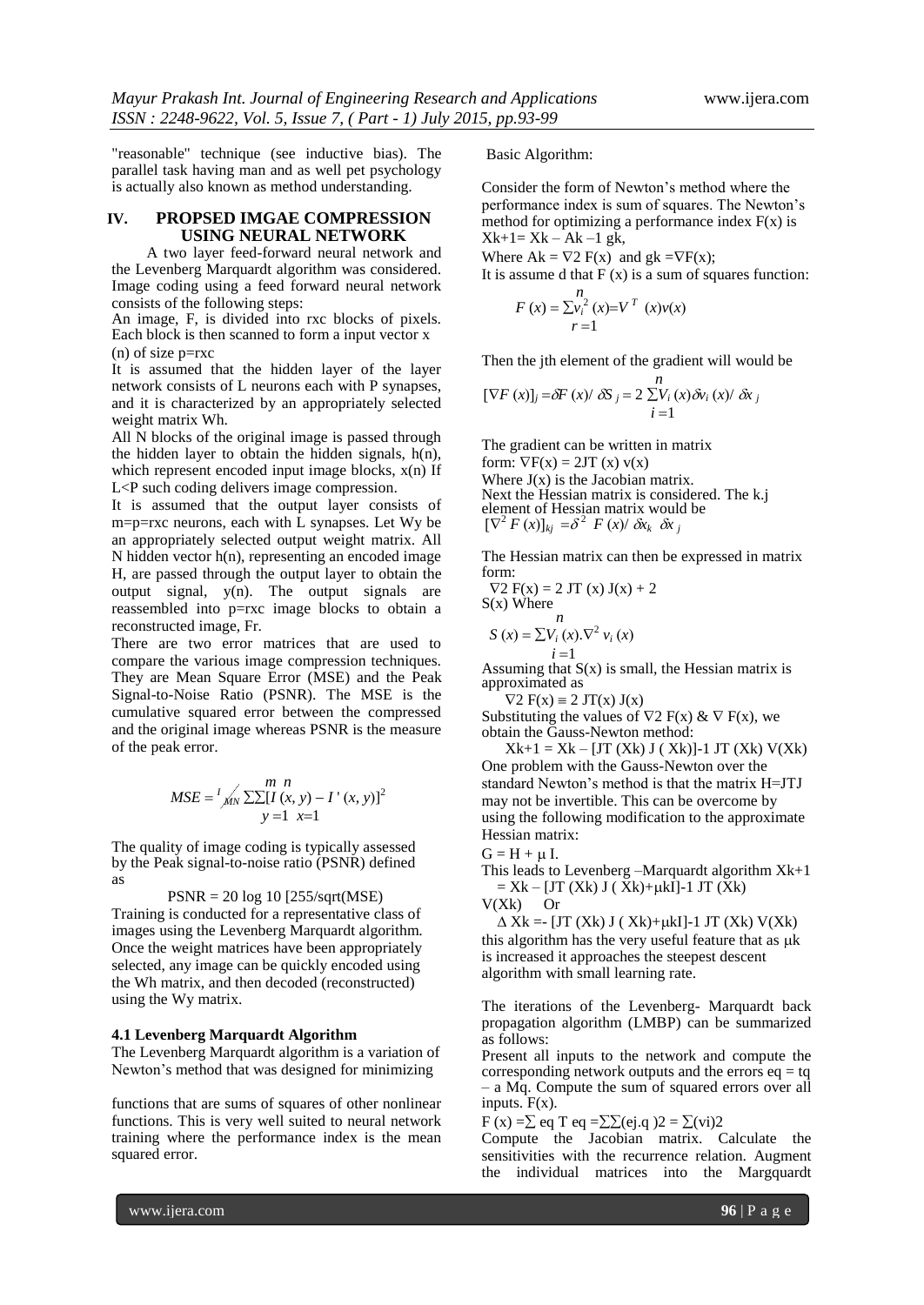sensitivities.

#### Obtain  $\triangle$  Xk.

Recompute the sum of squared errors using  $x k + \Delta$ Xk.. If this new sum of squares is smaller than that computed in step 1 then divide  $\mu$  by v, let Xk+1 =  $Xk + \Delta Xk$  and go back to step 1. if the sum of squares is not reduced, then multiply  $\mu$  by v and go back to step 3.

### **4.2 Training Procedure**

During training procedure data from a representative image or a class of images is encoded into a structure of the hidden and output weight matrices. It is assumed that an image, F, used in training of size Rx C and consists of rxc blocks.

1. The first step is to convert a block matrix F into a matrix  $X$  of size  $P \times N$  containing training vectors, x(n), formed from image blocks. That is:

$$
P = r.c
$$
 and  $p.N = R.C$ 

2. The target data is made equal to the data, that is:  $D=X$ 

3. The network is then trained until the mean squared error, MSE, is sufficiently small.

The matrices Wh and Wy will be subsequently used in the image encoding and decoding steps.

#### **4.3 Image Encoding**

The hidden-half of the two-layer network is used to encode images. The Encoding procedure can be described as follows:

 $F^{\rightarrow}X$ , H = (Wh. X) Where X is an encoded image of F.

#### **4.4 Image Decoding**

The image is decoded (reconstructed) using the output-half the two-layer network. The decoding procedure is described as follows:

### $Y = (Wy. H), Y^{\rightarrow}F$

These steps were performed using MATLAB (Matrix

laboratory). The compression so obtained was though

offline learning. In the off-line learning methods, once the systems enters into the operation mode, its weights are fixed and do not change any more.

#### **V. TESTING AND EVALUATION**

In this paper, I tried with several EPOCHS. Here is the screenshot of result output as well as the table is given following.



(Fig. 3 : Screenshot with 100 EPOCHS)



(Fig. 4 : Screenshot with 200 EPOCHS)



(Fig. 5 : Screenshot with 300 EPOCHS)



(Fig. 6 : Screenshot with 400 EPOCHS)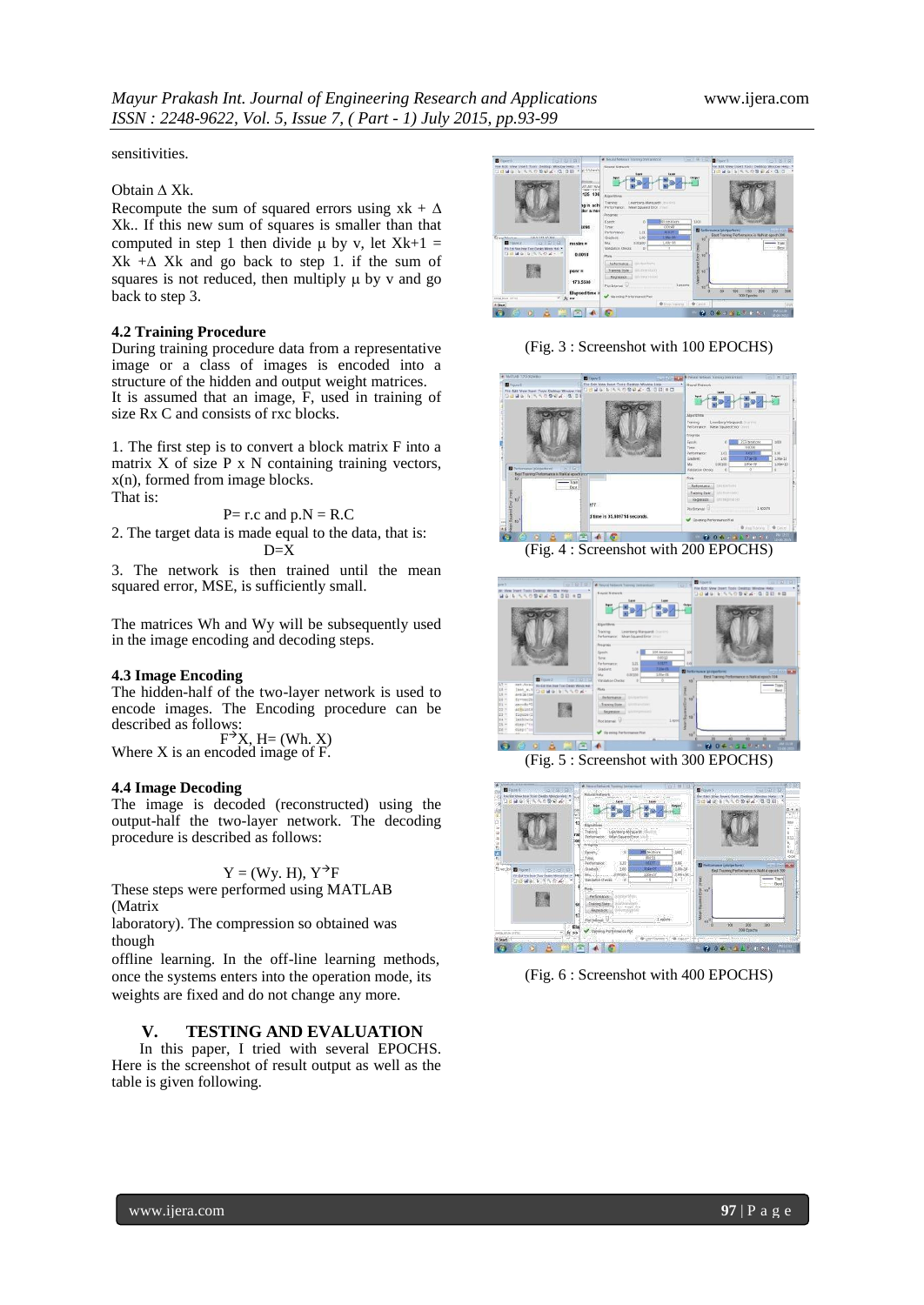| (Table 1: Comparision Table) |                         |                        |                  |           |                 |            |
|------------------------------|-------------------------|------------------------|------------------|-----------|-----------------|------------|
| No. of                       |                         | <b>Bipolar Bipolar</b> |                  | LM        | <b>BFG</b>      | <b>BFG</b> |
| <b>EPOCHS</b>                | Coding<br><b>PSNR</b> ) | Coding(<br>MSE)        | LM<br>(PS<br>NR) | (MS<br>E) | (PSN<br>$\bf R$ | (MS<br>E)  |
| 100                          | 82.5924                 | 0.3039                 | 174.<br>436      | .001<br>6 | 152.0<br>882    | 0.015<br>3 |
| 200                          | 84.0024                 | 0.2584                 | 174.<br>2117     | .001<br>7 | 159.9<br>639    | 0.004      |
| 300                          | 87.0002                 | 0.1707                 | 173.<br>5364     | .001<br>8 | 16318<br>87     | 0.004<br>6 |
| 400                          | 90.3853                 | 0.1239                 | 174.<br>3465     | .001<br>6 | 164.3<br>975    | 0.007<br>4 |

## **VI. CONCLUSION**

With this function, PCA, planned Bipolar Coding in addition to LM process, according to unnatural sensory system are usually tried for image data compresion software. In PCA process, your precision with the effects received depends on your threshold benefit regarding eigenvalue of which your technology process of finding out is actually terminated. Also, some of the facts down below your threshold benefit is actually taken out or substituted by simply zero and as a consequence more details is actually taken from your element vector matrix and therefore through image facts. As a result, your reconstructed image consequence is just not adequate as well as the convergence rate is quite sluggish.

The particular Bipolar Coding Technique in addition to LM formula are usually planned in addition to applied regarding image data compresion in addition to bought your adequate effects as compared to PCA process. The particular Bipolar coding system is actually qualified using the modest  $8 \times 8$  hinders regarding image in addition to screened. It's seen through the effects that that way, a good high quality regarding decompressed image is actually received. It's got excessive PSNR and very fewer miscalculation. As a result, using this method accomplishes excessive data compresion. Nevertheless, your sensory system is wanting to look for the up-to-date weights in addition to biases inside every single action to attenuate your devices errors. This is detail by detail method that re- quires added time and more storage for you to store the next effects. For you to overcome these types of complications in order to improve the effects, your precise

Levenberg-Marquardt formula is actually planned. It's seen through the experimental effects how the image data compresion making use of LevenbergMarquardt formula performs a lot better than your PCA in addition to Bipolar coding and is particularly having more convergence rate. It is additionally observed how the Levenberg-Marquardt formula suits the very best regarding modest together with significant image data compresion. This specific formula is actually rapidly in operation together with it entails fewer recollection for you to store the outcomes. The particular Bipolar Coding process in addition to LM formula is usually tried for many image digesting apps in which the facts is actually remarkably nonlinear. The particular graphics used by simply satellite tv or remotely sensed graphics are often raucous in addition to it is therefore essential to execute lossless data compresion. The particular planned procedures are usually the best option regarding this kind of data compresion seeing that PSNR is quite excessive in addition to fewer miscalculation. The particular adaptive character with the planned procedures (Bipolar Coding in addition to LM algorithm) effects in selection of apps inside image digesting.

### **REFERENCES**

- [1] E. Watanabe and K. Mori, "Lossy Image Compression Using a Modular Structured Neural Network," Proceedings of IEEE Signal Processing Society Workshop, Washington DC, 2001, pp. 403-412.
- [2] M. J. Weinberger, G. Seroussi and G. Sapiro, "The LOCO-I Lossless Image Compression Algorithm: Principles and Standardization into JPEG-LS," IEEE Transaction on Image Processing, Vol. 9, No. 8, 2000, pp. 1309- 1324.
- [3] V. H. Gaidhane, Y. V. Hote and V. Singh, "A New Approach for Estimation of Eigenvalues of Images," International Journal of Computer Applications, Vol. 26, No. 9, 2011, pp. 1-6.
- [4] S.-G. Miaou and C.-L. Lin, "A Quality-on-Demand Algorithm for Wavelet-Based ompression of Electrocardiogram Signals," IEEE Transaction on Biomedical Engineering, Vol. 49, No. 3, 2002, pp. 233- 239.
- [5] O. A. Ahmad and M. M. Fahmy, "Application of Multi-layer Neural Networks to Image Compression," 1997 IEEE International Symposium on Circuits and Systems (ISCAS), Hong Kong, 1997, pp. 1273-1276.
- [6] L. Ma and K. Khorasani, "Application of Adaptive Constructive Neural Networks to Image Compression," IEEE Transactions on Neural Networks, Vol. 13, No. 5, 2002, pp. 1112-1126.